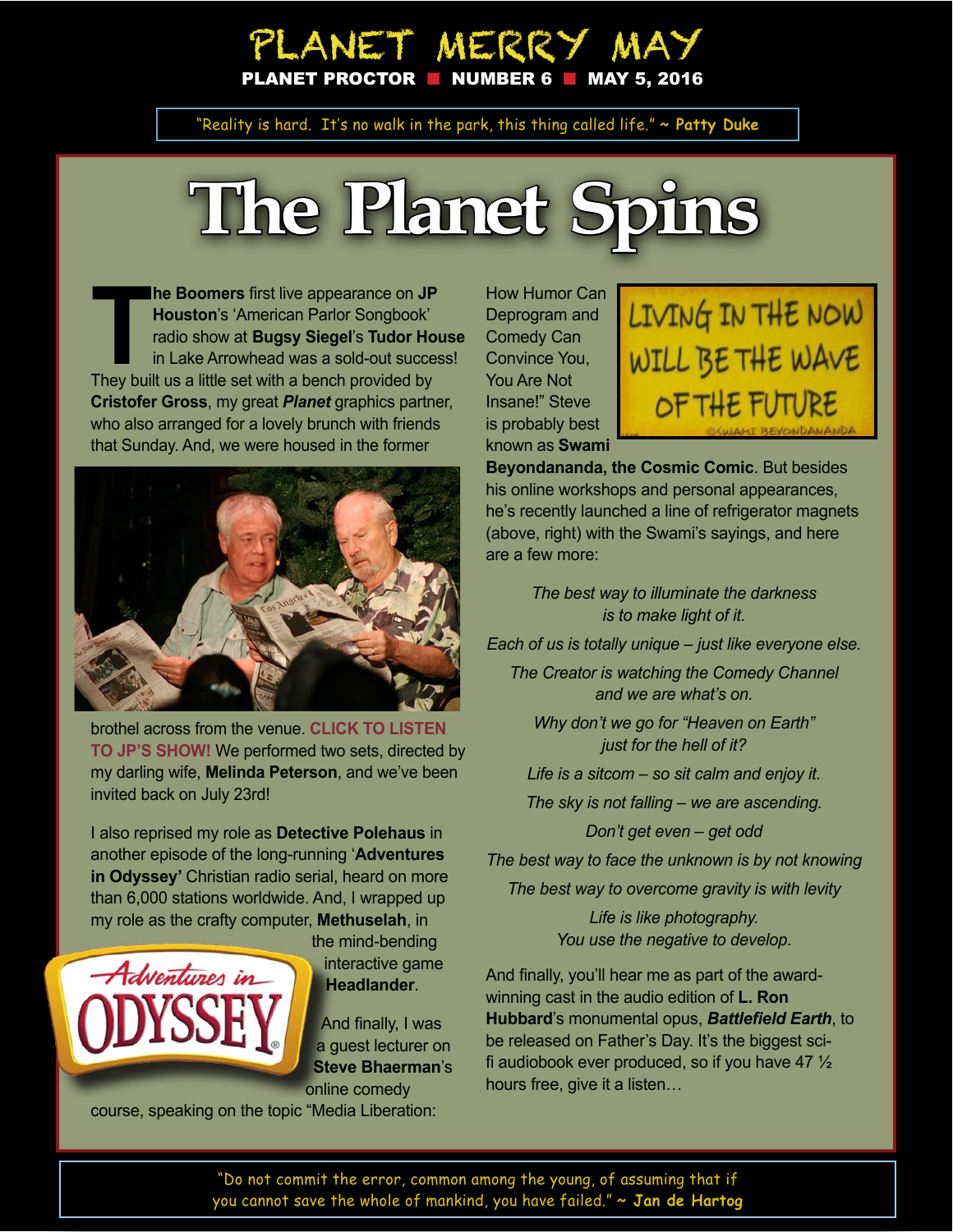#### GIVE IT UP

man was walking down the street when he was accosted by a particularly dirty and shabbylooking homeless man who asked him for a couple of dollars for dinner.

The man took out his wallet, extracted ten dollars and asked, "If I give you this money, will you buy some beer with it instead of dinner?"

"No, I had to stop drinking years ago," the homeless man replied.

"Will you spend this on green fees at a golf course instead of food?" the man asked.

"Are you NUTS!" replied the homeless man. "I haven't played golf in 20 years!"

"Well," said the man, "I'm not going to give you money. Instead, I'm going to take you home for a shower and a terrific dinner cooked by my wife."

The homeless man was astounded. "Won't your wife be furious with you for doing that?"

"That's okay," the man replied, "It's important for her to see what a man looks like after he has given up drinking and golf."

"Any fool can criticize, condemn and complain – and most fools do." **~ Benjamin Franklin** 

#### ADDICTED TO LOVE

**4 ove Addict**' – in which **Melinda** and **I** both have<br>roles – is finally ready for release! However, my<br>part (which has graciously been described by a<br>producer as the "soul" of the film) is not represented in the roles – is finally ready for release! However, my part (which has graciously been described by a producer as the "soul" of the film) is not represented in the

#### trailer, **[SEE IT NOW](http://bit.ly/LoveAddictTrailer)**.

We'll be at the L.A. premiere May 5 at the Laemmle Royal on Santa Monica, but it's opening nationally May 13 and launching this month on premium **VOD, Amazon, iTunes, Google Play** and **Hoopla**.



**Elliot Haddaway**, as Owen Maxwell, is a charismatic, Porsche-driving Los Angeles divorce attorney and an incurable womanizer who signs up for hypnotherapy to stop smoking. But he gets more than he paid for, when the hypnotherapist – one of Owen's forgotten one-nightstands – decides to "cure" him of his lust for other women by making him ill whenever he

gets turned-on. Oh – what's gonna happen to him?

Winner of the 2014 LA Comedy Awards for Best Comedy Film and featured at the Cannes Film Festival, this sexy comedy also stars model and "Big Brother" star **Courtney Stodden** as my trophy wife, and **Alyshia Ochse** ("True Detective," "The Other Woman") as Dr. Eileen Jenkins, enlisted to help Owen with his revenge hypnotherapy gone wrong.

Haddaway stars in the Fox series, "The Seraph" and in the Chicago-based series "Chi-raq," to be released later this year. He is also lined up to reprise his role in *Love Addict II* and to appear in the film *Angels in the Sky*, about the struggle of the birth of Israel. **[VISIT THE FILM WEBSITE.](http://www.loveaddictfilm.com)**

If I had a dollar for every girl that found me unattractive, they'd eventually find me attractive. **~ Phil's Phunny Phacts**



#### DON'T ASK

London lawyer<br>
runs a stop sign<br>
and gets pulled<br>
over by an Irish cop. He runs a stop sign and gets pulled thinks he's smarter than the copper because he is a lawyer from London and knows he's better educated, so he decides to have some fun at the cop's expense.

**n** CONTINUED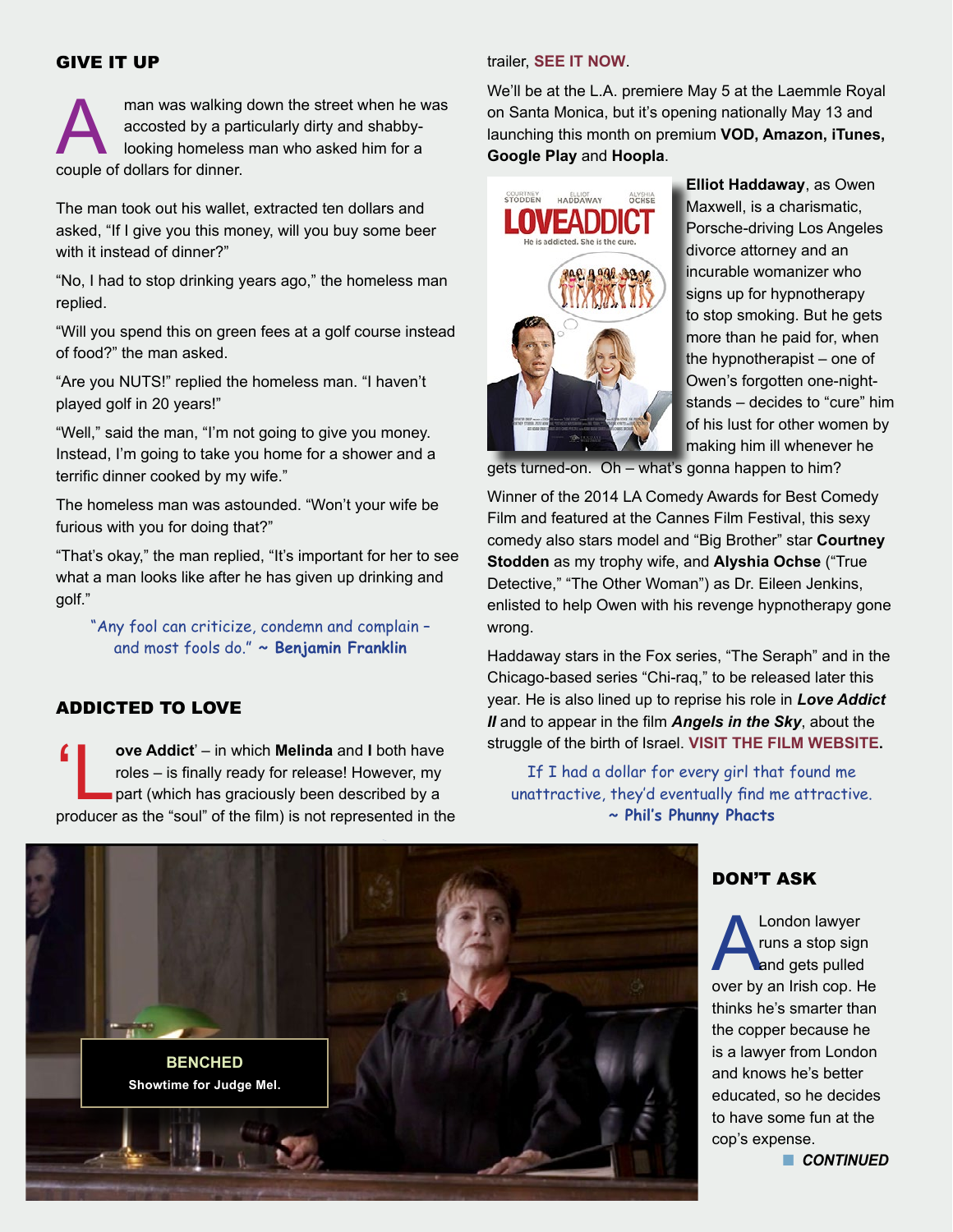Irish cop says, "License and registration, please." London lawyer says, "What for?"

Irish cop says, "Ye did'na come to a complete stop at the stop sign." London lawyer says, "I slowed down, and no one was coming."

Irish cop says, "Ye still did'na come to a complete stop. License and registration, please." London Lawyer says, "What's the difference?"

Irish cop says, "The difference is, ye hav'ta come to a complete stop, that's the law. License and registration, please."

London lawyer says, "If you can show me the legal difference between slow down and stop, I'll give you my license and registration, and you can give me the ticket. If not, let me go and forget the ticket."

"Sounds fair," the officer says.

"Exit your vehicle, sir." The London lawyer steps out, and immediately the cop takes out his baton and starts beating the crap out him.

"Da'ye want me to stop," he says between swings, "or just slow down?"

"Even if you're on the right track, you'll get run over if you just stand there." **~ Will Rogers**

### BOOLA BOOLA

ot my Planet, but the rest of the<br>planet seems to have been roile<br>revolutionary requests for the re<br>the rights of emerging minorities – not to planet seems to have been roiled recently by revolutionary requests for the recognition of the rights of emerging minorities – not to mention the revulsion over the reappearance of repeated and revolting alliteration.

Among those recent revisions was my very own **Yale University**, which decided to replace the name, "Master of College" with "Head of College" to eliminate any hint of racism.

I suppose they thought "Chief" would not be acceptable, nor "Warden," for obvious reasons.

"Evangelical Christianity has been hijacked by people who would give Jesus himself the boot if he knocked on their door." **~ Pres. Jimmy Carter**

**[HAYLEY](https://www.youtube.com/watch?v=ujODcIhGEPU)** [JAMIE](http://www.nerf-herders-anonymous.com/p/alcroft-jamie.html) [FOX RANT](https://www.youtube.com/watch?v=gIcqb9hHQ3E) [PIFF](http://piffthemagicdragon.com/videos/) [SEEING iPHONE](https://www.youtube.com/watch?v=kNyTqIsrk0w) **[HOMEWORK](https://www.youtube.com/watch?v=MGs1-bfiYFQ)** [CONTRAILS](http://thevane.gawker.com/why-i-write-about-and-debunk-the-chemtrail-conspiracy-1581896346) PLANET<br>CLICK **CLICK WORDS TO OPEN** PLANET **SPOOFERS** 

If Trump wins the election it'll be the first time in history that a billionaire moved into public housing vacated by a black family! **~ Phil's Phunny Phacts**

#### POSITIVE/NEGATIVE

ero is a strange beast. It took until the 7th Century for it to be explicitly recognized as a number in its own right, when the ancient Indians developed a numerical system that gave zero its own symbol.

> The human use of numbers sprang from the practical need to count things, but at the time zero was only used to denote an absence of value. In this light, could it even be considered a number? As human thought progressed, however, and mathematics became more of an abstract process to unravel reality, zero started to prove itself a very useful tool.

> Now there's **[AN ANIMATED VIDEO](https://www.youtube.com/watch?v=9Y7gAzTMdMA)** from The Royal Institution, narrated by mathematician **Hannah Fry**, which tells how zero evolved from ancient civilizations to our current world of computer technology.

"Here goes nothin'…"

Cloud seeding was invented by Kurt Vonnegut's scientist brother. **~ Phil's Funny Phacts**

### PHIL'S PHUNNIEST PHACTS

*I usually reserve uncredited absurd-vations like this to sprinkle throughout an orbit, but this collection is just too much fun, so enjoy them now…*

**I** is it wrong that only one company makes the game<br> **Monopoly**? Doesn't expecting the unexpected mean that s it wrong that only one company makes the game the unexpected is actually expected? Ever stop to think and forget to start again?

**T**elevision may insult your intelligence, but nothing rubs it<br>in like a computer. I changed my password to "incorrect" so whenever I forget it, the computer says, "Your password is incorrect." Let's face it, artificial intelligence is no match for natural stupidity.

I'm great at multi-tasking -- I can waste time, be<br>unproductive, and procrastinate all at once. There may be 'm great at multi-tasking -- I can waste time, be

**n** CONTINUED